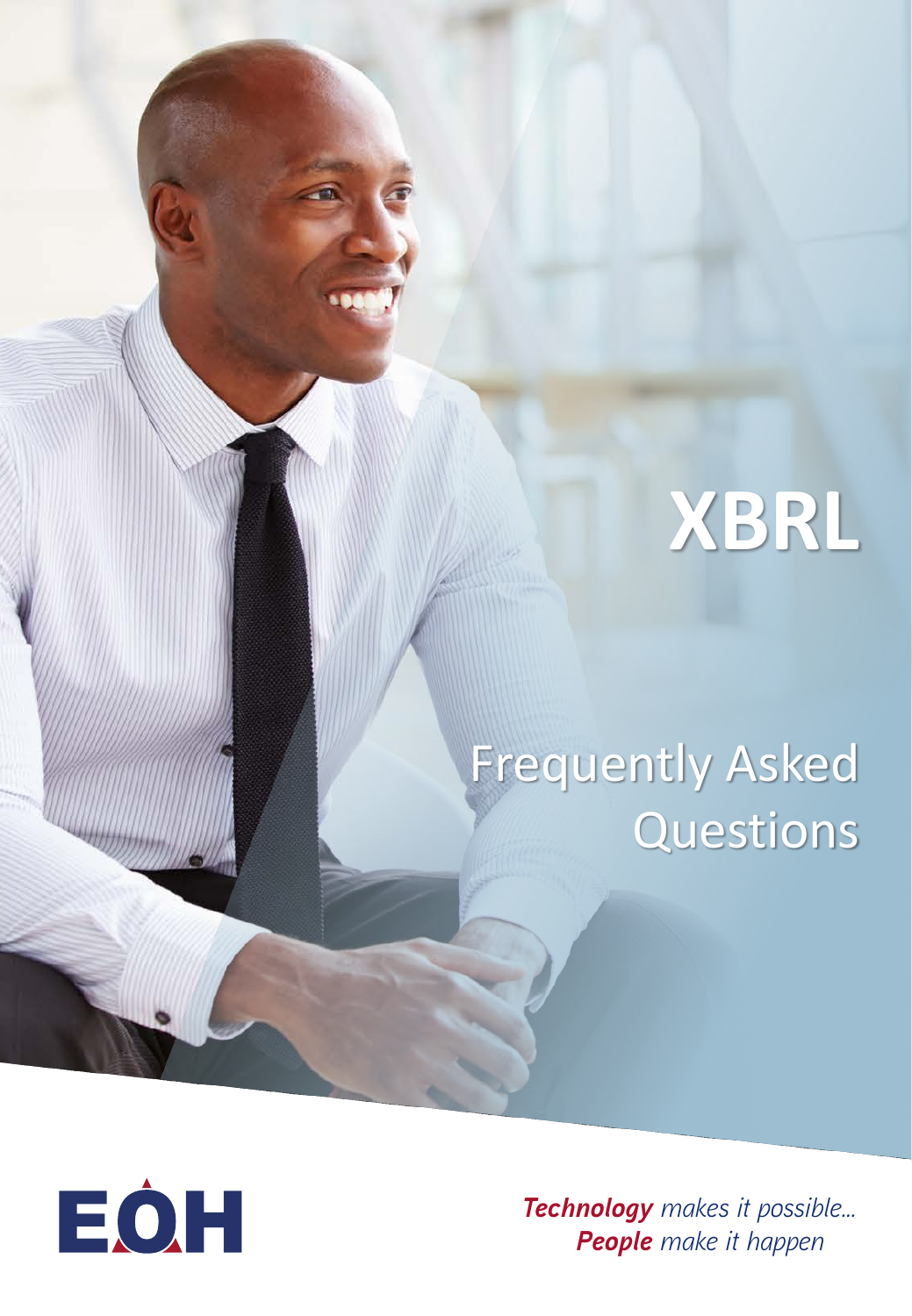### Frequently Asked Questions

The CIPC has mandated a change in the way that annual financial statements are submitted, **Effective Date - 1 July 2018.**

#### Legislative Mandate

The legal and strategic mandate for submission of financial statements to the CIPC is prescribed by the Companies Act, No. 71 of 2008, as amended by Companies Act 3 of 2011 ("the Act").

Section 30 Annual Financial Statements and Regulation 30 Annual Financial Statement makes provision for submission of financial statements. Regulation 30 (5)(a) requires the Commission to establish a system to review financial statements with the objective of monitoring compliance with the Act.

According to Section 6 (13)(a)(iii), the system to be established by the Commission may use any means of electronic communication to facilitate the automated filing of any information contemplated by the Act. This includes a determination to use XBRL.

#### **Why has the reporting standard changed?**

The changeover to XBRL reporting will eventually provide one common standard of reporting to all regulators in South Africa, with the elimination of duplications and differences in reporting to various regulators.

#### **Where is XBRL applicable?**

Financial statements that are prepared in XBRL format will be machine readable which will facilitate business reporting and exchange of information within all types of regulators, including tax and financial authorities, central banks, and governments.

#### **When does the change to XBRL take place?**

CIPC will officially roll out XBRL reporting to all qualifying entities from 1 July 2018.

#### **IFRS-Full or IFRS-SMEs?**

Reporting entities will need to know which entry point into the taxonomy applies to them based on company category which will determine financial statements are to be tagged according to the IFRS-Full or IFRS- SMEs reporting standard. Regulation 27 of the Companies Regulations defines the reporting standards according to company category.

#### **What are the minimum tagging requirements?**

Minimum tagging for Financial statements will comprise of individual tagging of all applicable facts of the Primary Financial Statements. All Accounting Policies, Directors Reports, Directors Responsibility Statements, Independent Auditors/Reviewers Reports, Company Secretary Reports, Corporate Governance Reports, and Notes will need to be "block tagged" (the full text thereof will be tagged as single text blocks).

Only 61 data elements are mandatory. Other data elements should be tagged where they apply to the entity.

#### **What about the additional IFRS data elements?**

At the date of implementation of XBRL on 1 July 2018, only the data elements as defined in the minimum requirements must be tagged. Other data elements in the taxonomy will be implemented over time as part of a phased approach.

It is intended that the minimum requirements will be extended in subsequent years.

#### **What is the estimated value required to implement the software at clients?**

Every client will incur different costs to integrate their backend systems with the new XBRL interface.

Costs for qualifying entities will also be determined by whether qualifying entities choose to integrate XBRL fully into their back-end processes, or whether a solution that will cater for manual tagging will be selected.

#### **How does XBRL work? How does XBRL do this? How can you be sure to get the correct information using XBRL?**

There are a number of requirements for the successful deployment of XBRL. These include:

- Creation of a specification that is the same for all entities that is consistent from one financial statement to another through a taxonomy (dictionary of financial facts);
- An application that allows the creation of financial statements "tagged" with XBRL to adhere to the specifications (exporting financial data into XBRL format);
- A web application (portal) at the CIPC for uploading of annual financial statements in XBRL format

#### **For which set of Annual Financial Statements will XBRL reporting apply?**

The first submission of financial statements in XBRL format will be with effect from 1 July 2018. The new reporting format will apply to all financial statements submitted after this date, irrespective of the financial year to which they relate.

#### **Which Entities are affected?**

All entities that currently submit financial statements to CIPC in PDF format will be required to submit their financial statements with their Annual Returns as from 1 July 2018. This includes:

- All public companies;
- Private companies (qualifying and currently submitting using PDF);
- State owned companies;
- Non-profit entities; and

• Close Corporations (qualifying and currently submitting using PDF). The Act currently requires that companies submit their Annual Returns within 30 business days after the anniversary of the date of incorporation.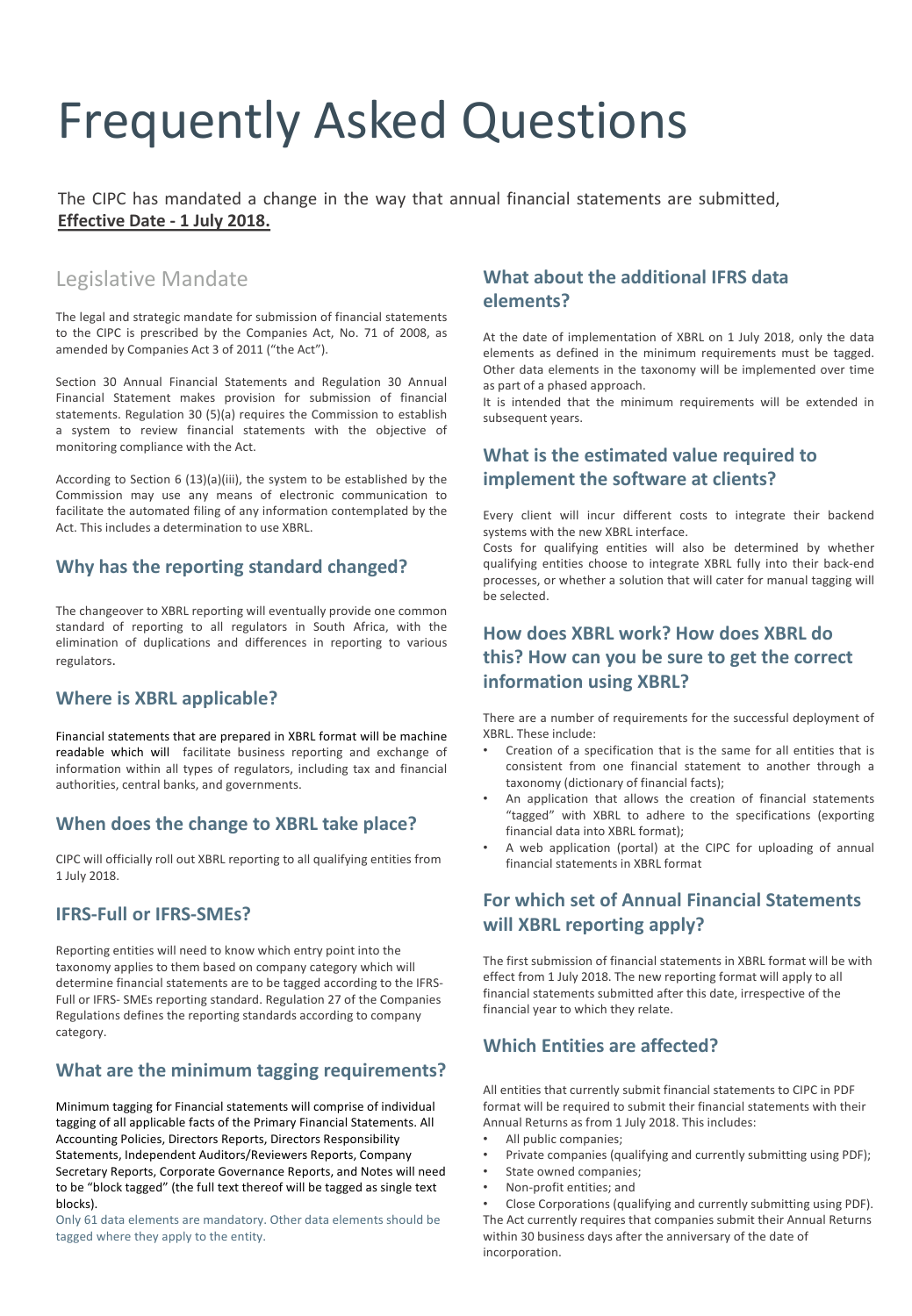#### **Is CIPC planning to differentiate tagging, submission requirements by size of entity or industry or other factors?**

Yes the CIPC will differentiate tagging requirements by size of entity and type of entity as explained. Minimum tagging applies for all entities, but the exact data elements to be tagged will be determined by whether and entity uses the IFRS-FULL or IFRS-SME entry points into the taxonomy.

#### **How do entities determine when their first financial statements will be due via XBRL?**

Qualifying entities must submit their Annual Returns 30 business days after the anniversary of their Date of Incorporation, while CCs have 60 business days from the first day of the month of the anniversary of their date of incorporation.

The first date of submissions via XBRL, will be the first date of submission that falls on or after 1 July 2018, irrespective of the year of their latest final approved audited or independently reviewed Annual Financial Statements.

#### **Compliance risks - What will be the noncompliance fees and consequences?**

In terms of the Act, any entity that fails to comply with the requirement to file an Annual Return or financial statements may: face deregistration of the entity;

- 
- incur penalties;
- face an investigation, which will result in a compliance notice being issued with a deadline to take corrective action, with failure to comply by the specified date resulting in either a fine or formal prosecution.

#### **How and when will external auditors be signing-off the financial statements before submission to the CIPC?**

The CIPC will still require sign-off of financial statements as previously, but it will not be required to upload signed- off PDF files any more. Only the XBRL data will be required to be submitted to the CIPC. However, in terms of the Act, financial statements (signed off) must be kept by qualifying entities for seven (7) years, and the CIPC can at any point request access to those audited financial statements.

- The Memorandum of Incorporation makes provision for
- - company, and the aggregate value of such
	-
	-

**Co-operatives** will **not** initially be required to submit financial statements via XBRL. However, this may possibly be

**Any entity not** required to have their financial statements